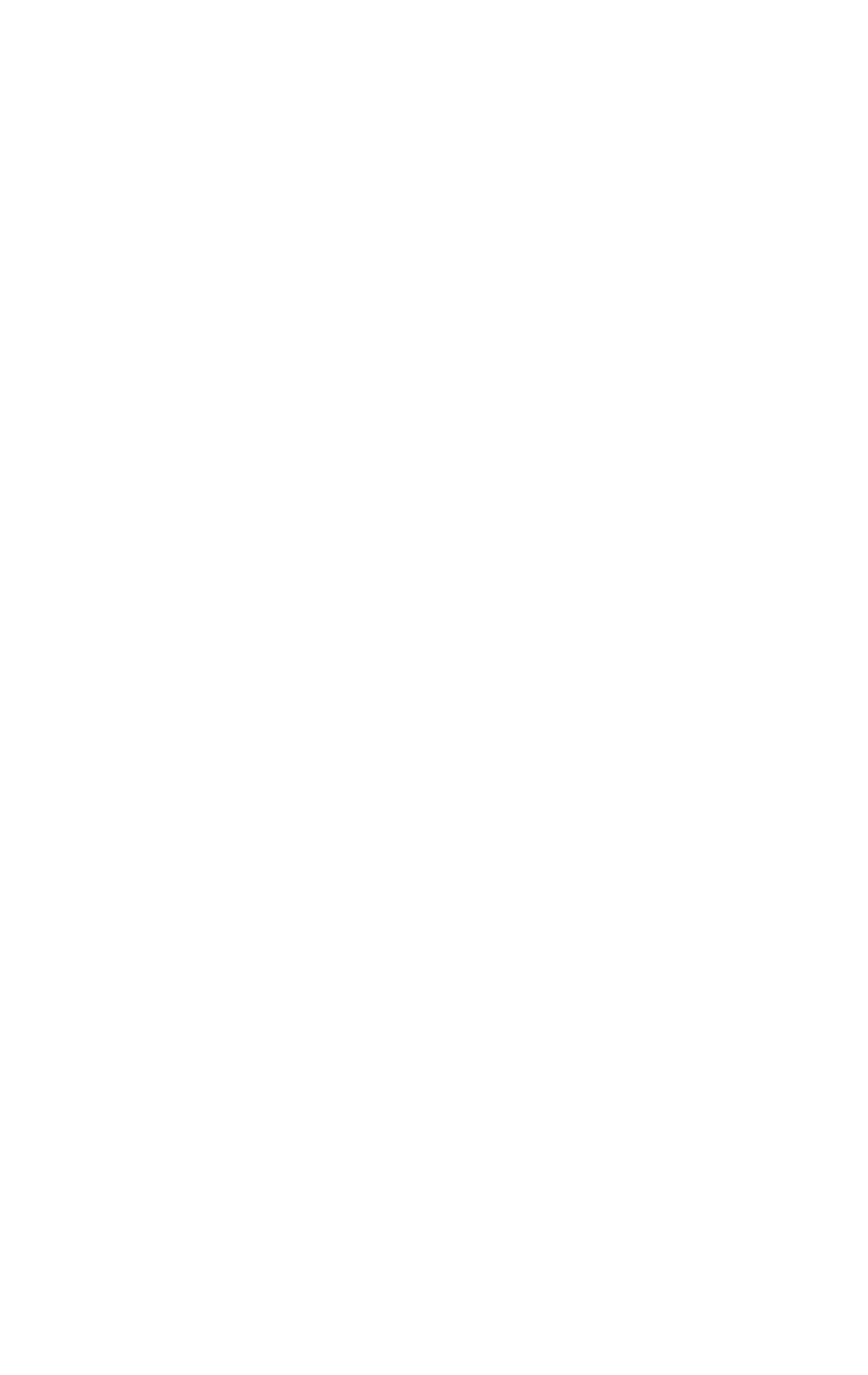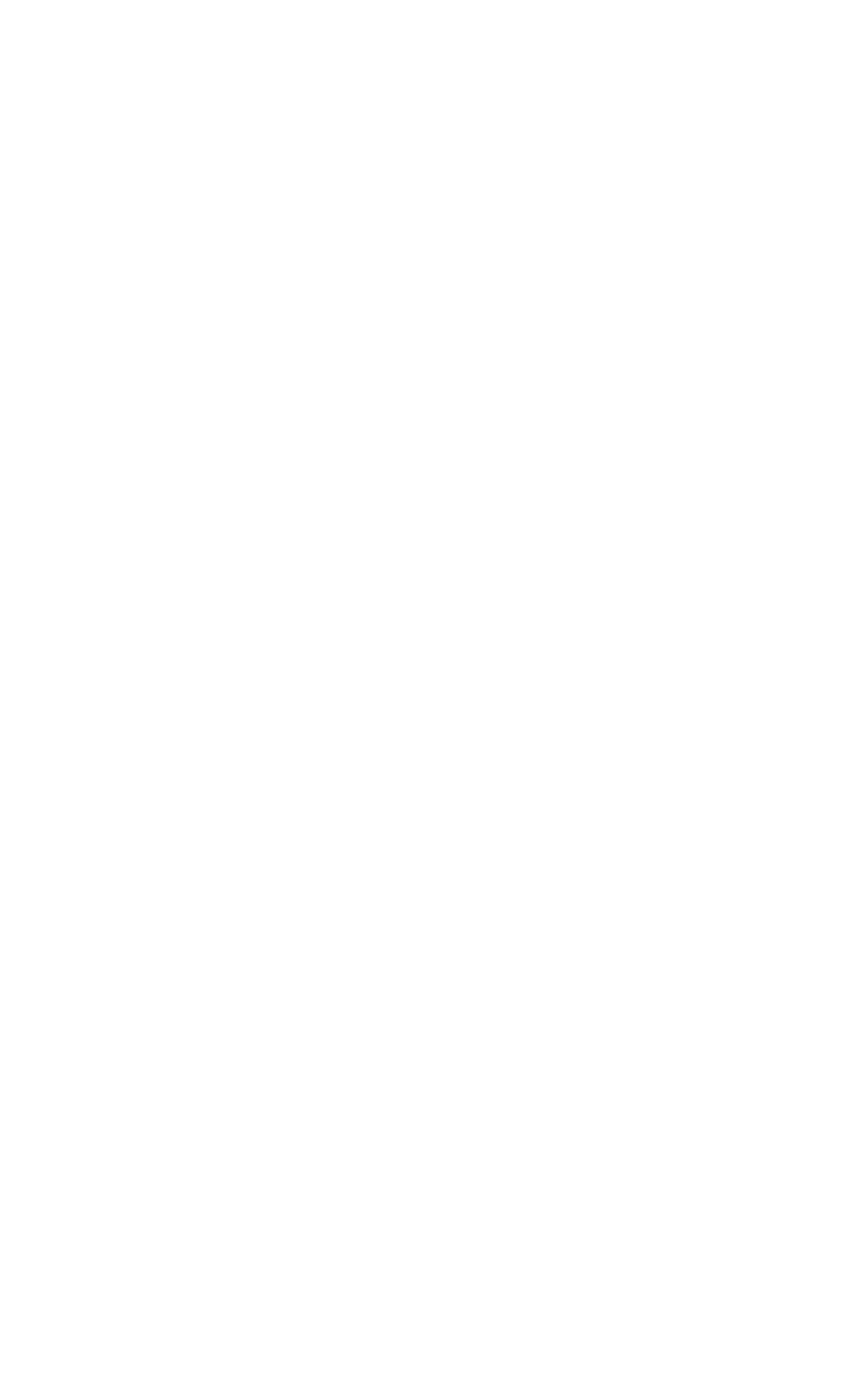## HISTORICAL NOTE

An invitation to a drinks party, a visit to an empty church, a recently vacated room in a boarding house: such everyday events are transmuted by Larkin into poetry that gives weight to the ordinary dreams and fears of our daily lives, lived out as they are in the shadow of eternity. We recognise ourselves in his poems, as we do in a Chekhov play, and we smile and our smiles are rueful.

'I like to read about people who have done nothing spectacular, who aren't beautiful or lucky, who try to behave well in a limited field of activity and who can see in the little autumnal moments of vision that the so called "big experiences" of life are going to miss them. I like to read about such things presented not with self-pity or despair or romanticism but with realistic firmness and even humour.' This, Larkin wrote, was the 'moral tone' of Barbara Pym's novels. It is the moral tone of much of Larkin's work. He believed art should help us either to 'enjoy or endure'.

His life was crowned with success. He sailed into Oxford and sailed out again, a published poet, and to his delight, with a first-class honours degree. Shortly after Oxford he published two novels, *Jill* and *A Girl in Winter*, and became a professional librarian, combining the roles of scholar, curator and administrator in an exemplary career. His *Who's Who* entry states his occupation as Librarian: 'A man is what he is paid for'. His four collections of poetry, *The Less Deceived*, *High Windows*, *The North Ship*, and *Whitsun Weddings*, made him one of the most acclaimed English poets of the twentieth century. He won the Gold Medal for poetry and was offered, but turned down, the poet laureateship: 'Poetry, that rare bird, has flown out of the window.'

> *from* Too Clever to Live *from* Catching Life by the Throat: Poems from Eight Great Poets *Josephine Hart (1942–2011)*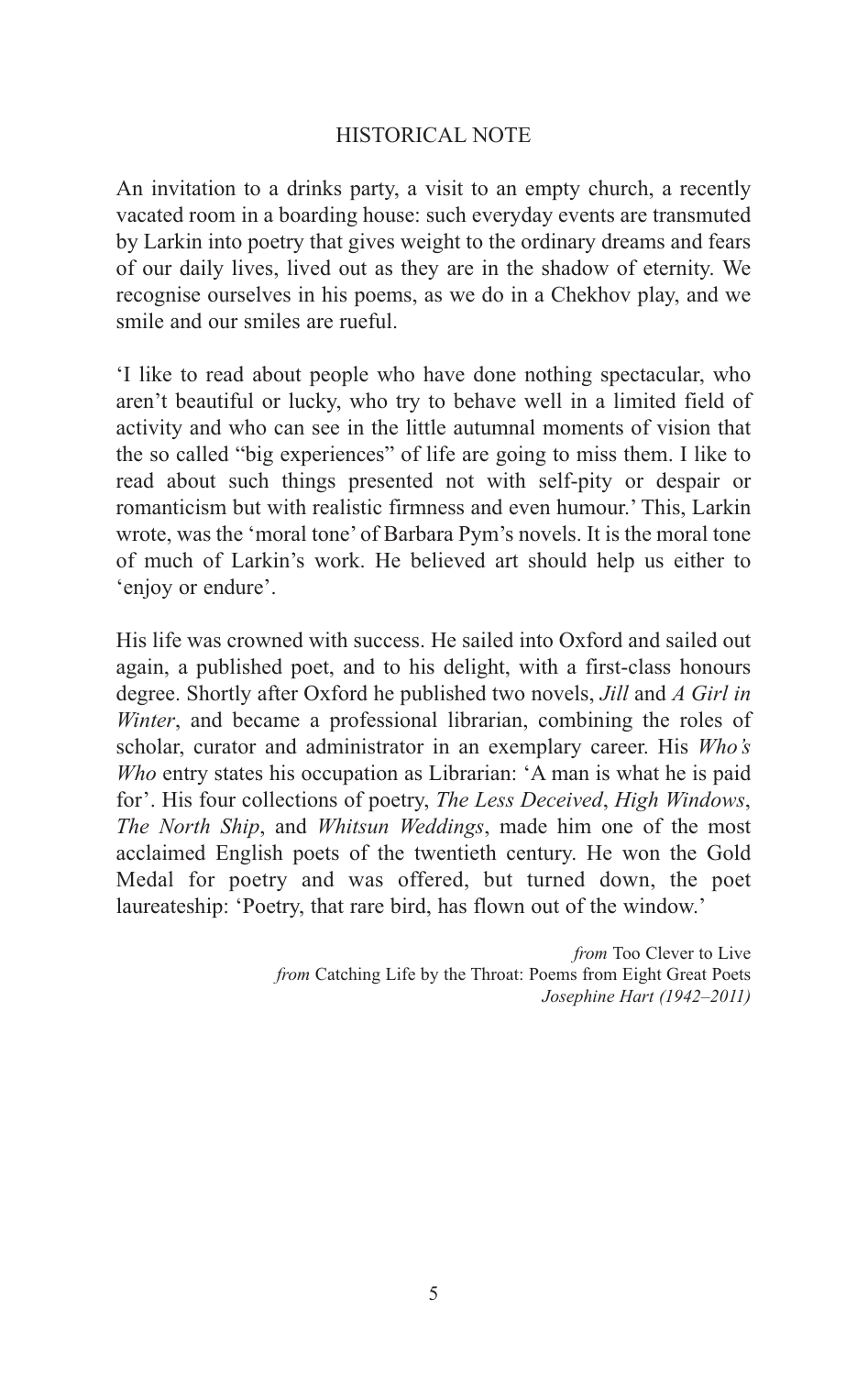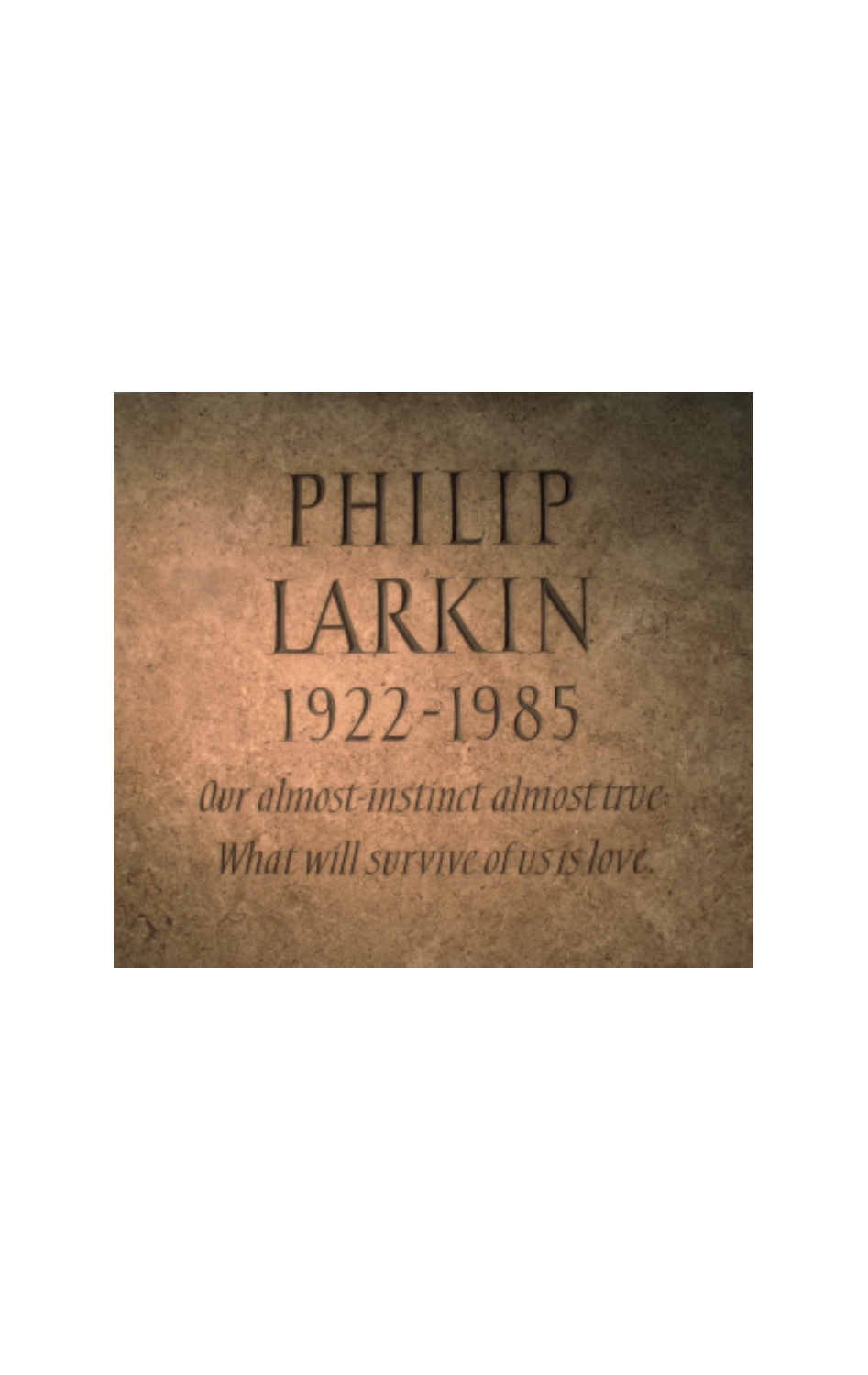# ORDER OF SERVICE

*All stand. The Very Reverend Dr John Hall, Dean of Westminster, gives*

#### THE WELCOME

*All sit. The Right Honourable The Baroness Bottomley of Nettlestone PC DL, reads*

## SOLAR

SUSPENDED lion face Of an unfurnished sky How still you stand, And how unaided Single stalkless flower You pour unrecompensed.

The eye sees you Simplified by distance Into an origin, Your petalled head of flames Continuously exploding. Heat is the echo of your Gold.

Coined there among Lonely horizontals You exist openly. Our needs hourly Climb and return like angels. Unclosing like a hand, You give for ever.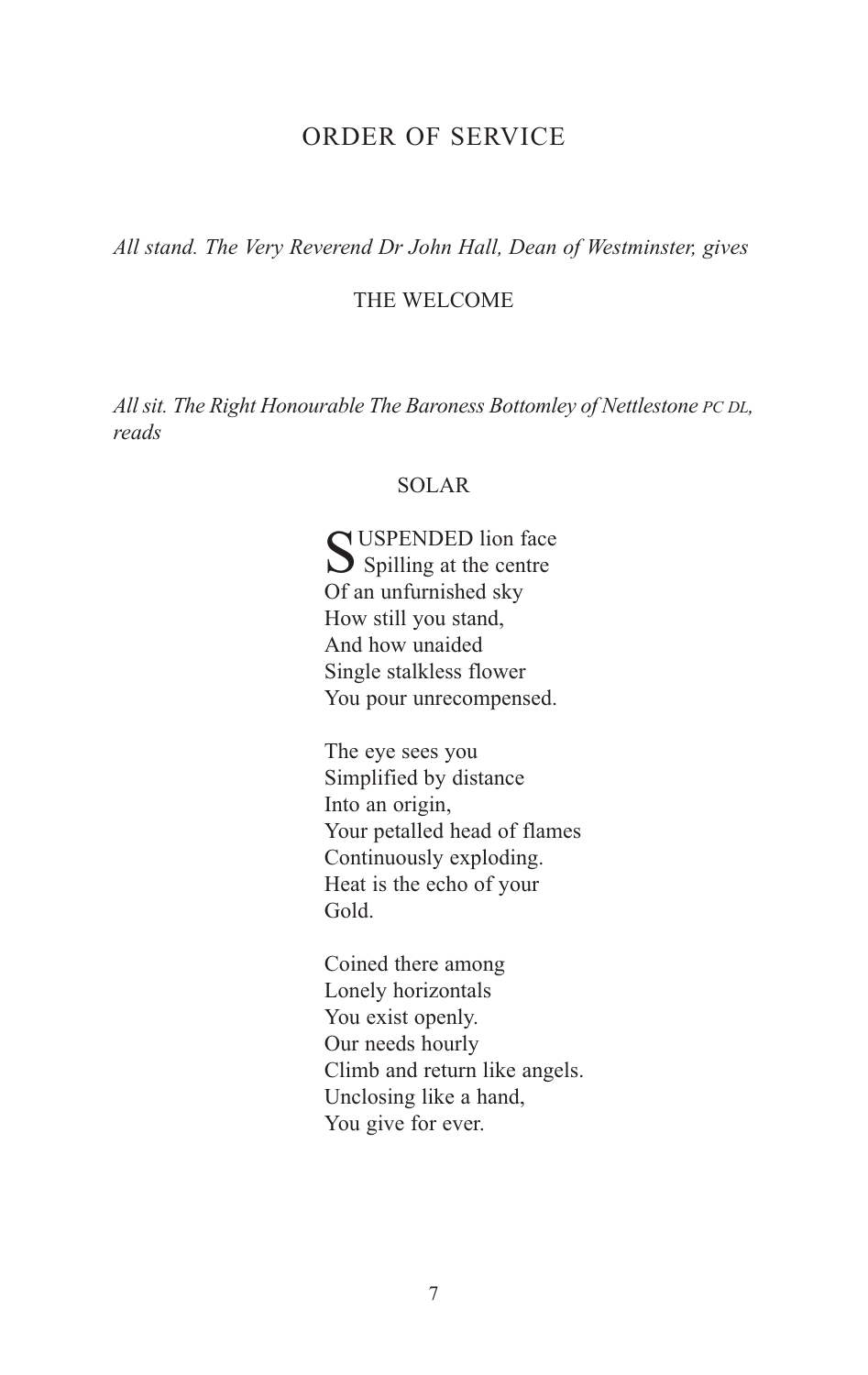#### THE TREES

THE trees are coming into leaf<br>Like something almost being said; The recent buds relax and spread, Their greenness is a kind of grief.

Is it that they are born again And we grow old? No, they die too. Their yearly trick of looking new Is written down in rings of grain.

Yet still the unresting castles thresh In fullgrown thickness every May. Last year is dead, they seem to say, Begin afresh, afresh, afresh.

### WATER

IF I were called in<br>To construct a re To construct a religion I should make use of water.

Going to church Would entail a fording To dry, different clothes;

My liturgy would employ Images of sousing, A furious devout drench,

And I should raise in the east A glass of water Where any-angled light Would congregate endlessly.

*All remain seated. Grayson Perry CBE reads*

*from* A LETTER TO MONICA 23rd OCTOBER 1962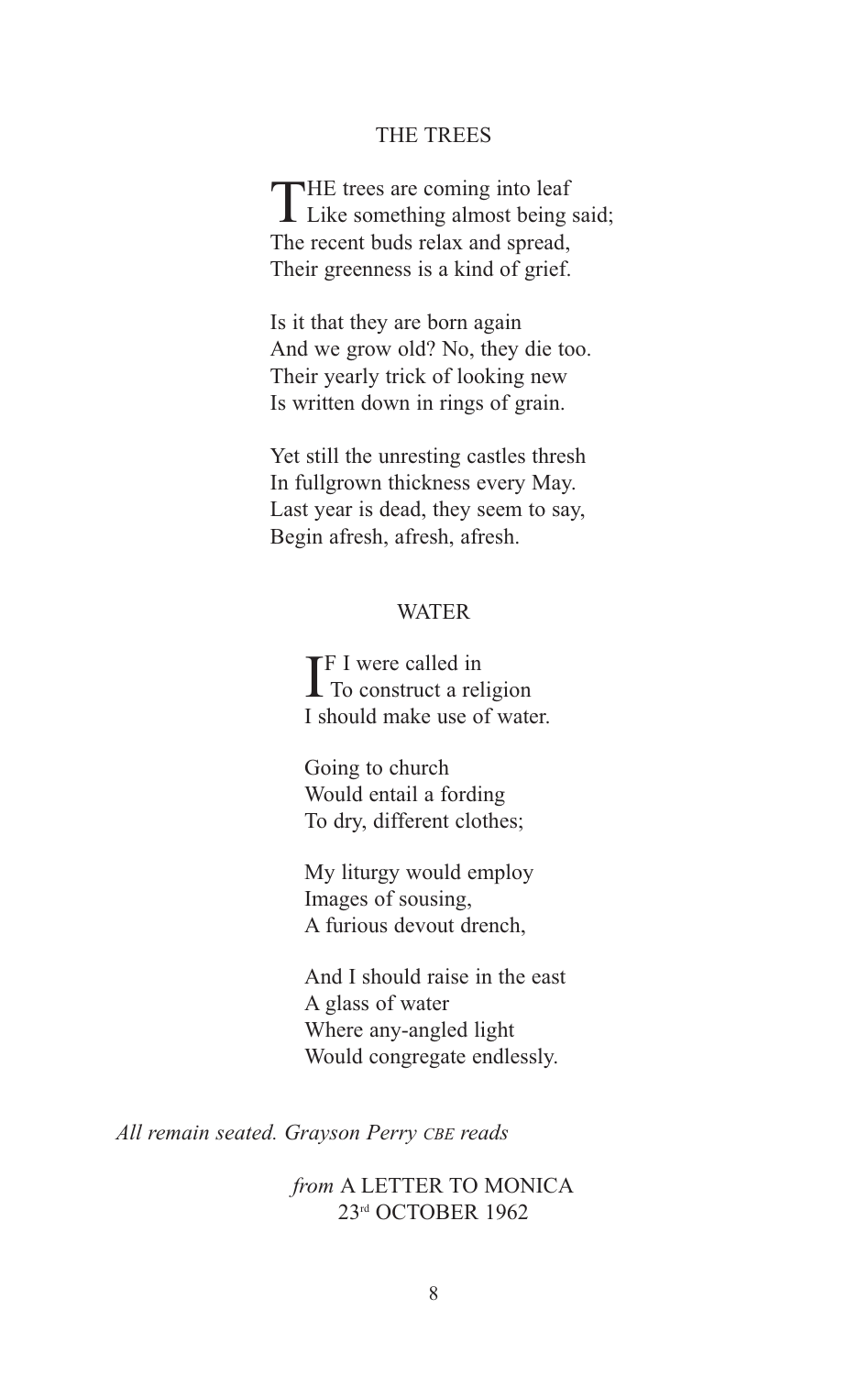*All remain seated for*

# THE ADDRESS *by* Blake Morrison *Poet and Author*

*All stand for*

# THE DEDICATION OF THE MEMORIAL

*Dr Anthony Thwaite OBE, President of The Philip Larkin Society, and Professor Edwin Dawes, Chair of The Philip Larkin Society, unveil the Memorial.*

*Professor Dawes says:*

I ASK you, Mr Dean, to receive into the safe custody of the Dear Chapter this memorial in honour and memory of Philip Larkin. ASK you, Mr Dean, to receive into the safe custody of the Dean and

*The Dean replies:*

TO the greater glory of God, and in thankful memory of Philip Larkin, and of all that he achieved and contributed to the life of the United Kingdom, I dedicate this memorial: in the name of the Father, and of the Son, and of the Holy Spirit. **Amen.**

*Flowers are laid by Rosemary Parry, Philip Larkin's niece.*

*All sit. Dr Anthony Thwaite reads*

# *from* CHURCH GOING

ASERIOUS house on serious earth it is, In whose blent air all our compulsions meet, Are recognized, and robed as destinies. And that much never can be obsolete, Since someone will forever be surprising A hunger in himself to be more serious, And gravitating with it to this ground, Which, he once heard, was proper to grow wise in, If only that so many dead lie round.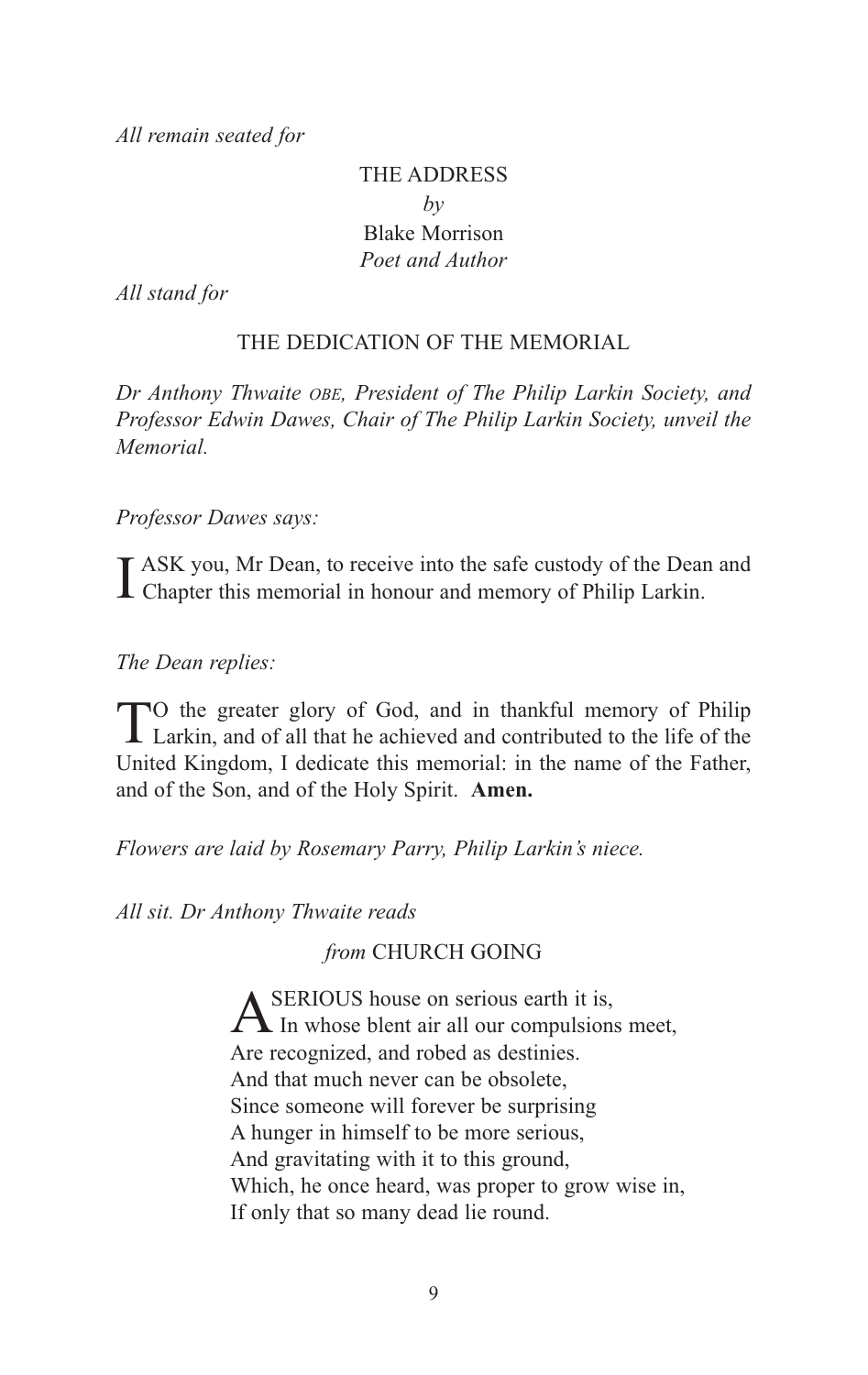## DAYS

**M** / HAT are days for? **V** Days are where we live. They come, they wake us Time and time over. They are to be happy in: Where can we live but days?

Ah, solving that question Brings the priest and the doctor In their long coats Running over the fields.

# REFERENCE BACK

*THAT* was a *pretty one*, I heard you call From the unsatisfactory hall To the unsatisfactory room where I Played record after record, idly, Wasting my time at home, that you Looked so much forward to.

Oliver's *Riverside Blues*, it was. And now I shall, I suppose, always remember how The flock of notes those antique negroes blew Out of Chicago air into A huge remembering pre-electric horn The year after I was born Three decades later made this sudden bridge From your unsatisfactory age To my unsatisfactory prime.

Truly, though our element is time, We're not suited to the long perspectives Open at each instant of our lives. They link us to our losses: worse, They show us what we have as it once was, Blindingly undiminished, just as though By acting differently we could have kept it so.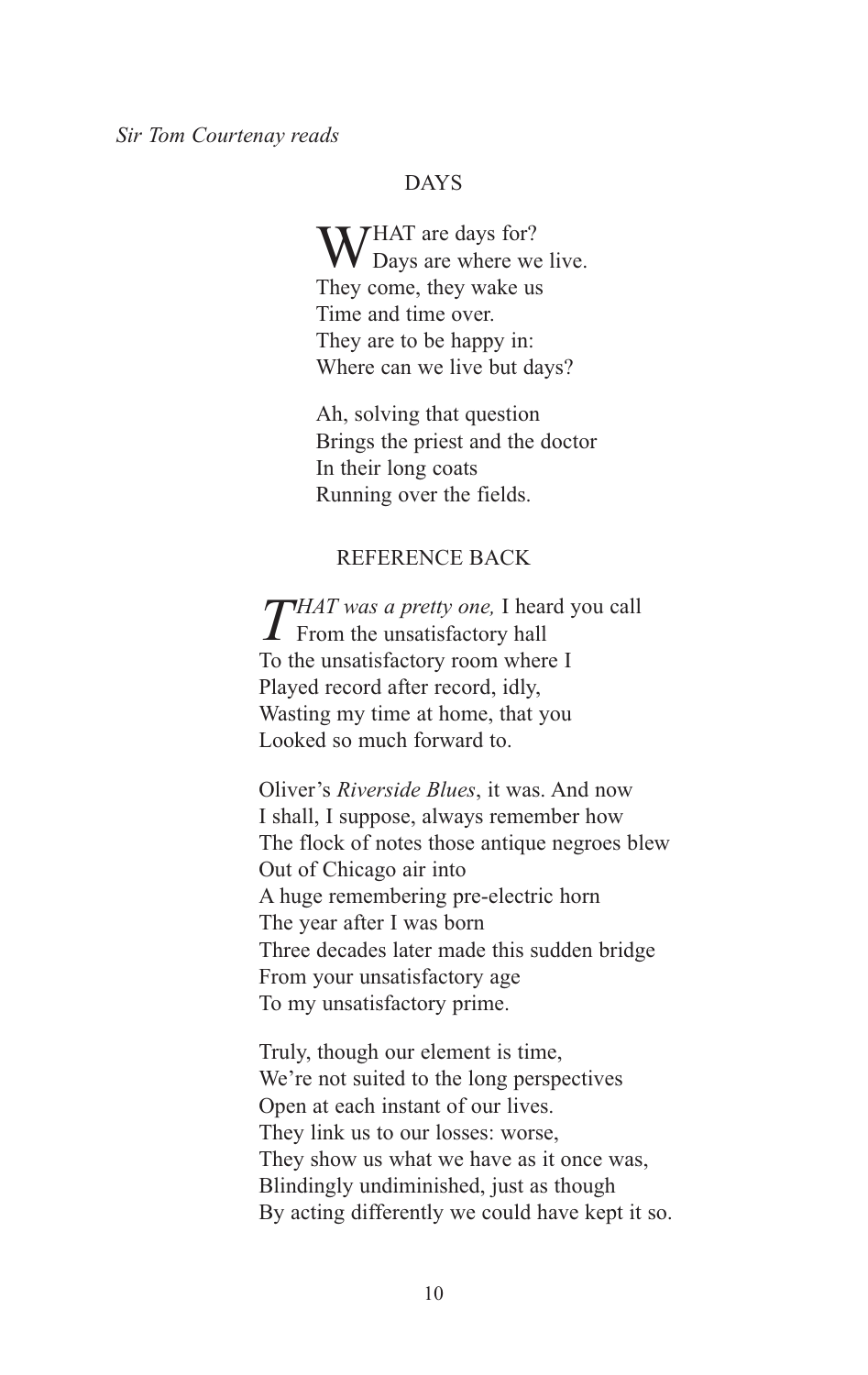*All remain seated for*

Riverside Blues *King Oliver (1881–1938)*

*All kneel or remain seated. The Reverend Christopher Stoltz, Minor Canon and Precentor, leads*

# THE PRAYERS

Let us remember before God with thanksgiving Philip Larkin.

ALMIGHTY God, by whose power thy servants walk and do not faint, and in whose strength they mount up on wings like eagles: we give thee thanks for the life and skill of Philip Larkin; for his imagination, creativity, and depth of expression. Grant that we, inspired by his memory, may rejoice before thee in celebration of all he has achieved, and in thanksgiving for all he has given us; through him who came that we might have abundant life, our Saviour Jesus Christ. **Amen.**

Let us pray for those who by their work inspire others to comprehend the diversity of human emotion and experience.

ALMIGHTY God, source of all being, we thank thee for all who, through poetry and the power of writing, enrich our hearts with eternal truth. Touch their craft with thy Spirit, that through their words they might show us thy beauty, thy breadth, and thy transcendent majesty. As their work inspires us, move thy Holy Spirit within us, that our bodies, minds, and senses might kneel in awed adoration; through Jesus Christ our Lord. **Amen.**

Let us give thanks for honesty and integrity of expression amongst those whose words bear much influence in our time.

ALMIGHTY God, who hast proclaimed thine eternal truth by the voice of prophets and evangelists, and the skill of those who write: direct and bless, we beseech thee, those who in our generation speak where many listen, and write what many read; that they may play their part in making the heart of the people wise, their minds sound, and their wills righteous, to the honour of Jesus Christ our Lord. **Amen.**